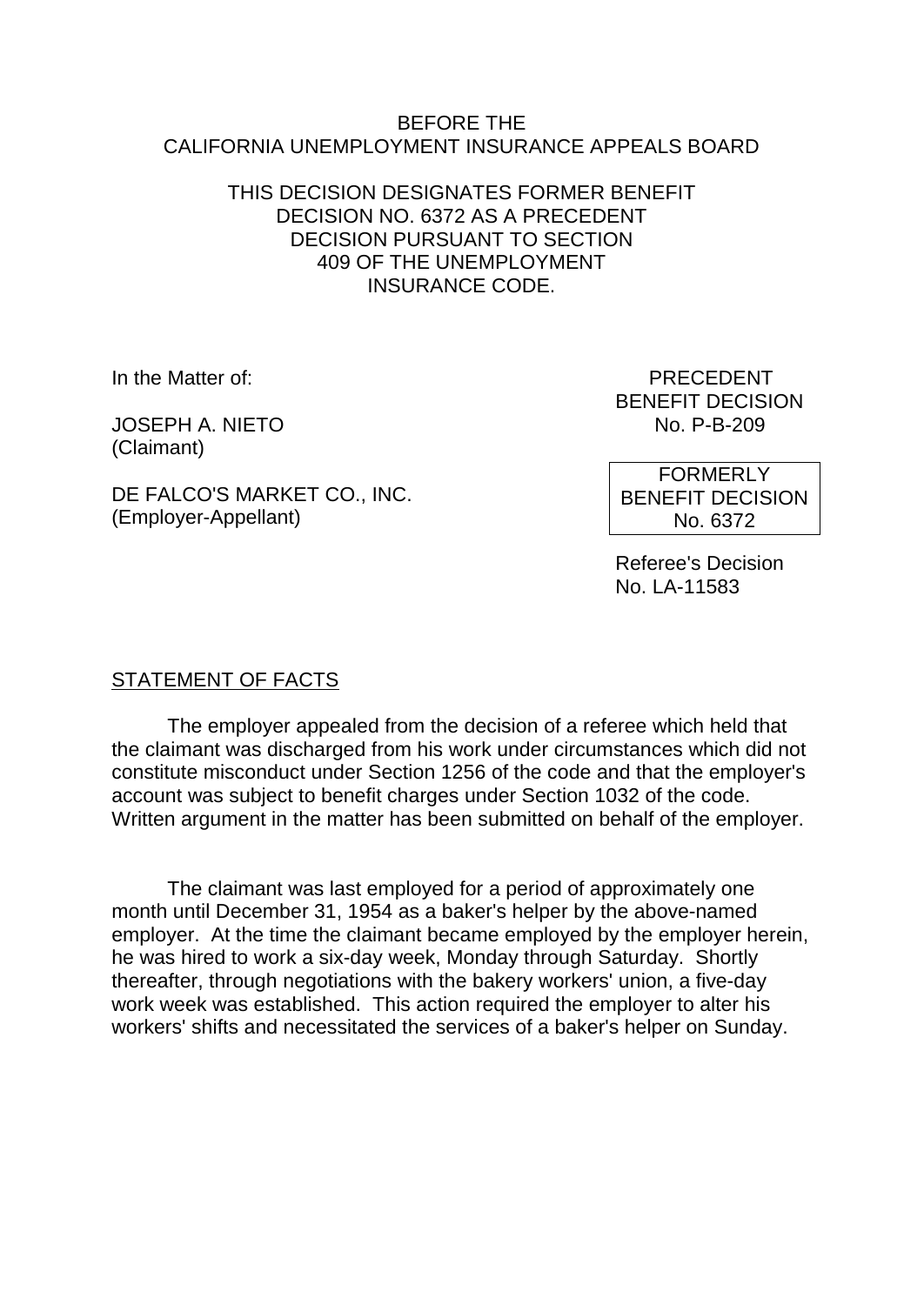When informed by the employer that he would be required to work on Sundays, the claimant refused. The claimant was motivated for his refusal to work on Sundays by the fact that he had three minor children with whom he wished to go to church and spend the rest of each Sunday as they were in school through the week and he felt that he could not spend the proper amount of time with then if he worked on Sunday. The employer thereupon discharged the claimant and secured the services of another employee who would work on Sundays.

Effective January 2, 1955, the claimant filed an additional claim for unemployment insurance benefits within a benefit year which began March 21, 1954. On April 11, 1955, the Department of Employment issued a determination under Section 1256 of the code which held that the claimant had been discharged from his most recent employment for reasons other than misconduct. The department also issued a similar ruling to the employer under Section 1032 of the code. The employer appealed to a referee who affirmed the department's determination and ruling. The employer then appealed to the Appeals Board.

The issues to be decided in this matter are:

1. Was the claimant discharged from his employment or must it be held that by his actions he voluntarily left his work?

2. (a) If the claimant was discharged, was it because of misconduct connected with his work?

(b) If the claimant voluntarily left his work, did he do so with good cause?

#### REASONS FOR DECISION

Section 1256 of the Unemployment Insurance Code provides in pertinent part as follows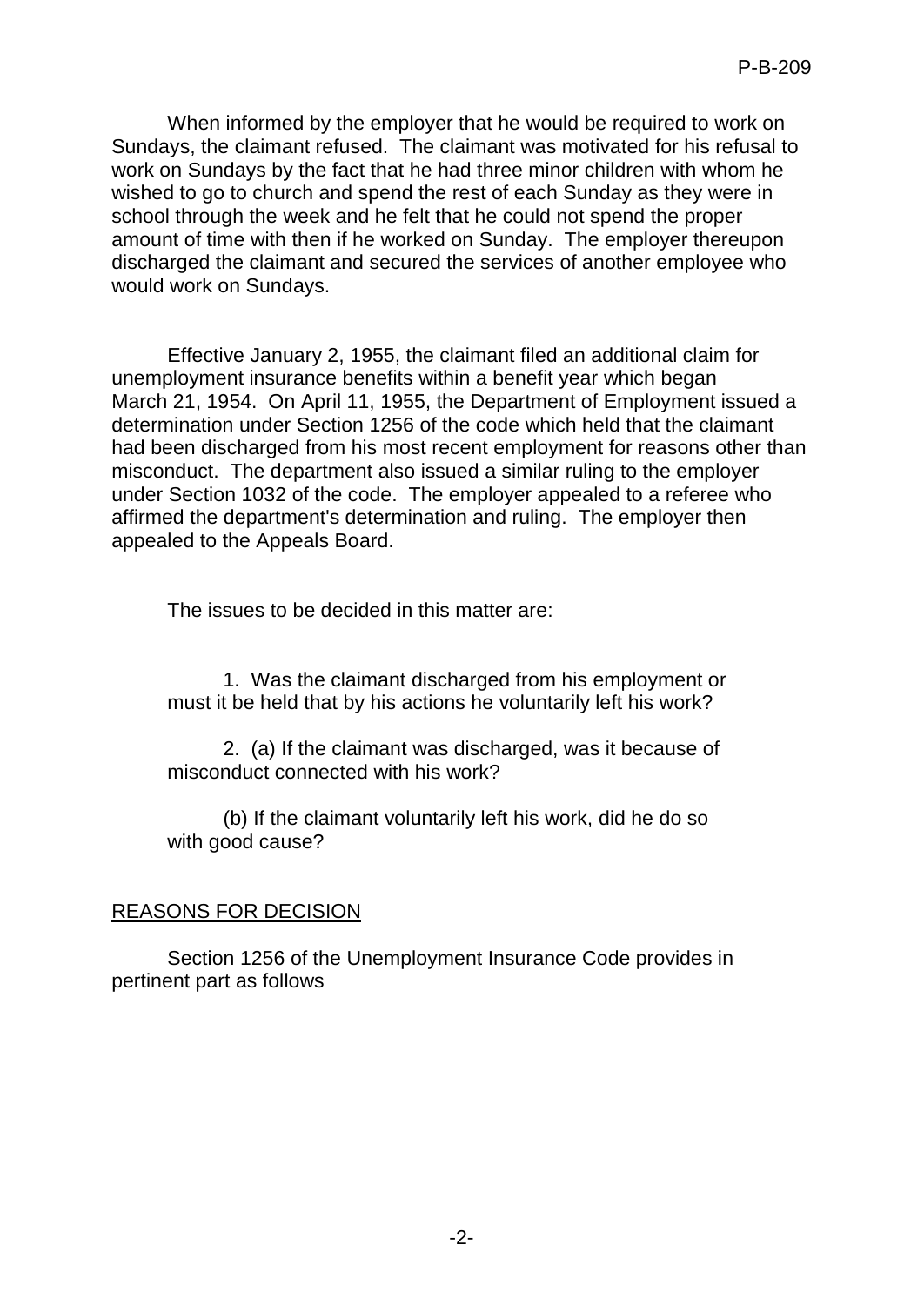"1256. An individual is disqualified for unemployment compensation benefits if the director finds that he left his most recent work voluntarily without good cause or that he has been discharged for misconduct connected with his most recent work."

We have held in Benefit Decision No. 4847 that a worker who refuses to obey a reasonable order from a superior may expect that such refusal will result in his dismissal and that the worker's action constitutes a voluntary leaving of work without good cause.

In Benefit Decision No. 5054, we also considered a situation wherein a worker, upon being laid off when the particular department in which she had been performing services was discontinued, refused an offer of a transfer to similar work in a different department in a store in which she was employed. The claimant's ground for refusal therein was that it would have required her to work on Sundays and she wished to be with her family on that day. We concluded in such decision that the claimant refused an offer of suitable work without good cause. In arriving at such conclusion, we stated in part:

". . . her testimony clearly shows that she refused the offer simply because it would have interfered with her desire to be with her husband and child as much as possible. The claimant's filial devotion in this respect is commendable and her reason for not accepting the offer is unquestionably important to her. However, on the other hand it was no more compelling than a personal preference without any compelling circumstances that would have rendered her unable to accept the employment. The work offered was suitable and it follows from our conclusions expressed herein that the refusal of such work was without good cause on the part of the claimant. . . ."

In Benefit Decision No. 5952, the claimant was given the opportunity to transfer to other employment with the same employer but refused to do so and was discharged when he refused to resign. We reviewed Benefit Decisions Nos. 5483 and 5512 and held that the claimant had, in effect, resigned, our decision stating in pertinent part as follows: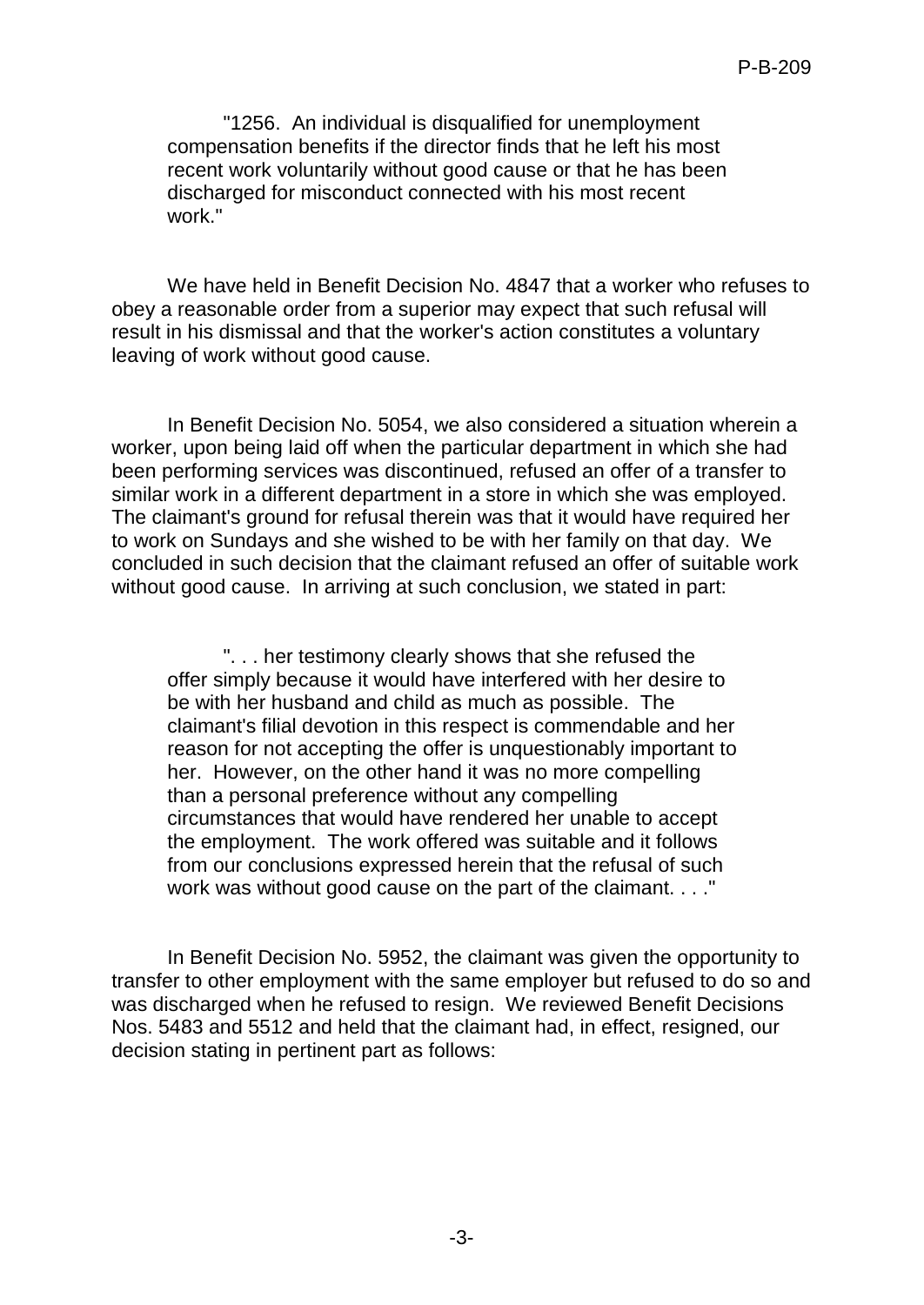"The facts in this case are in substantial agreement with those in the cited decisions except that the claimant herein did not resign from his employment rather than accept a reclassification, but forced the employer to discharge him. In our opinion this is a difference in form rather than in substance. The claimant could have continued in employment with the employer had he elected to accept a reclassification. He chose not to do so and therefore, he was the motivating force behind the severance of the employer-employee relationship (Benefit Decision No. 5421). In line with Benefit Decisions Nos. 5483 and 5512, we hold that the claimant voluntarily left his most recent work and is subject to disqualification for benefits under Section 58(a)(1) of the Act if he did so without good cause. . . ."

Accordingly, we conclude that, although as a matter of form the employer discharged this claimant, the claimant herein as a matter of actual fact voluntarily left his work when he refused to work on Sundays in accordance with the instructions of his employer.

In determining whether a worker leaves his work voluntarily without good cause, we have stated in Benefit Decisions Nos. 4752 and 6064:

". . . It is our opinion that the legislative declaration of public policy . . . requires that we find that good cause for quitting work exists only in those cases where the reasons for quitting are of a compelling nature."

As we stated in Benefit Decision 5054, the claimant's desire to be with her family on Sunday "was no more than a personal preference without any compelling circumstances. . ." Accordingly, we conclude that the refusal of the claimant herein to work on Sundays as required by the employer was for noncompelling reasons and that he therefore left his work without good cause under Section 1256 of the code and as that term is also to be construed under Section 1030 of the code.